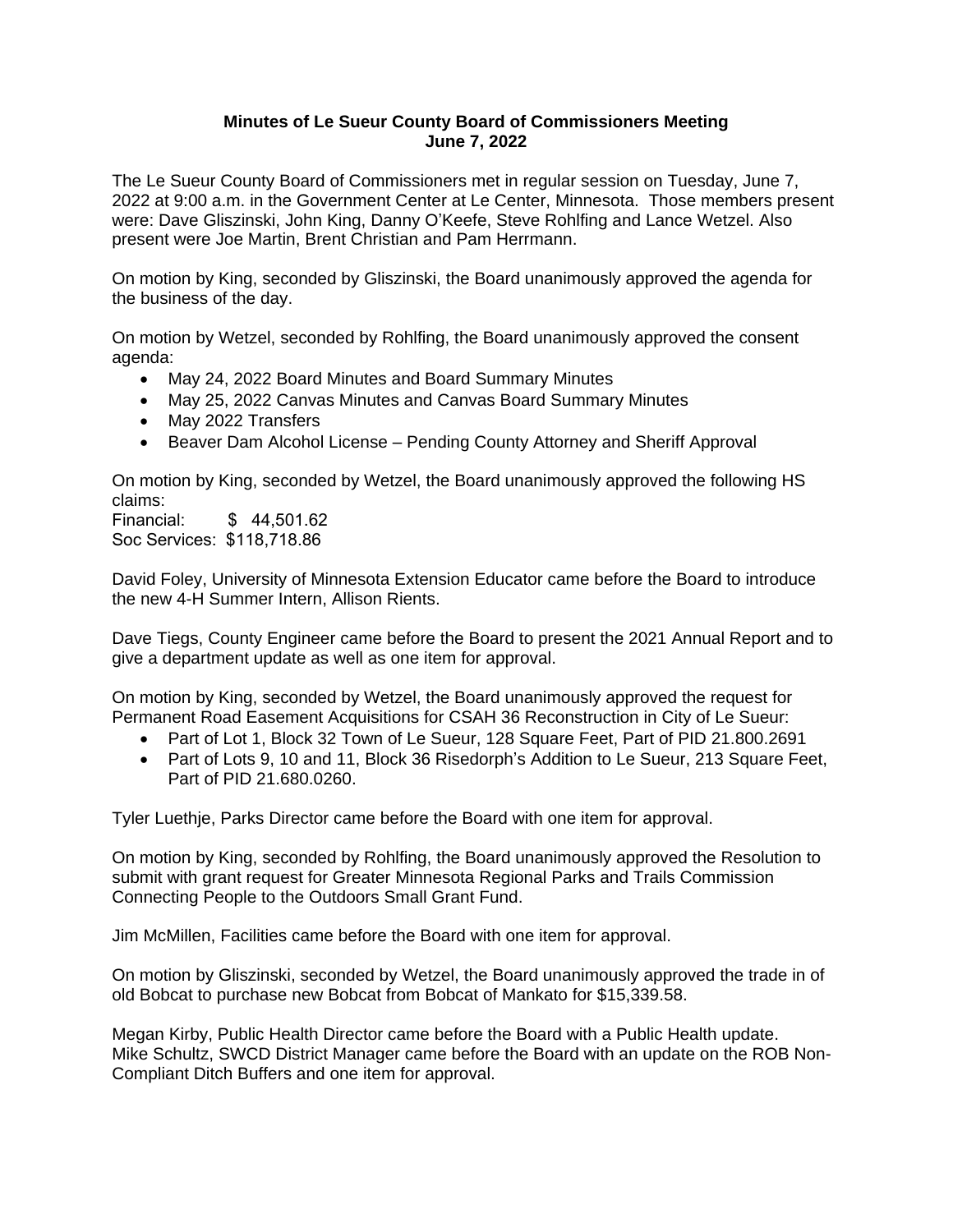On motion by Rohlfing, seconded by Wetzel, the Board unanimously approved the Ditch Inspector Spending Limit. The Ditch Manager/Inspector has the authority to initiate any ditch work that is \$15,000 or less for repairs and work with preferred contractors. All other work above \$15,001 must go before the County Board for approval and bids received. When an existing project reaches the \$15,000 mark and there is additional work to be completed, the Ditch Manager/Inspector has the authority to work with the County Administrator for approval up to an additional \$15,000. This option should only be exercised for extraneous circumstances, such as when waiting for a County Board Meeting may cause additional damage to the drainage system, or there is clear weather or contractor-related issues. Before this option is exercised, the County Administrator/Ditch Manager will consult with the County Commissioner(s) that represents the ditch system. If work is approved, the County Administrator/Ditch Manager will provide information on the approval at the next available Board meeting.

Cindy Westerhouse, Human Resources Director came before the Board with one item for approval.

On motion by King, seconded by Rohlfing, the Board unanimously approved the recommendation to grant regular status to James Staupe, full time Deputy Sheriff in the Sheriff's Office, effective May 10, 2022.

On motion by Gliszinski, seconded by Wetzel, the Board unanimously approved the recommendation to grant regular status to Brad Collins, full time Chief Deputy Auditor-Treasurer in the Auditor-Treasurer's Office, effective May 25, 2022.

On motion by Wetzel, seconded by Rohlfing, the Board unanimously approved the recommendation to grant regular status to Amy Glisczinski, full time Accounting/Licensing Clerk in the Auditor-Treasurer's Office, effective June 7, 2022.

On motion by King, seconded by Gliszinski, the Board unanimously approved the recommendation to grant regular status to Thomas Hoeft, full time Highway Maintenance Worker in the Highway Department, effective June 7, 2022.

On motion by Rohlfing, seconded by Wetzel, the Board unanimously approved the recommendation to grant Jennifer Blank, part time Home Health Aide in Public Health, personal leave of absence, effective August 1 to October 3, 2022.

On motion by Gliszinski, seconded by King, the Board unanimously approved the recommendation to post and advertise for a full time Licensed Practical Nurse in Public Health, Grade 7, Step A, \$23.58 per hour.

On motion by Wetzel, seconded by Rohlfing, the Board unanimously approved the recommendation to adjust the annual salary for Joe Martin, full time County Administrator in County Administration, from \$119,121.60 to \$125,000, effective June 6, 2022.

On motion by Wetzel, seconded by Gliszinski, the Board unanimously approved the recommendation to approve the attached changes, Appendix A and Appendix B to the Personnel Policy.

# **Staffing Updates –**

#### **Hire:**

Cameron Seely, full time Correctional Officer in the Sheriff's Office, Grade 6, Step A, \$22.24 per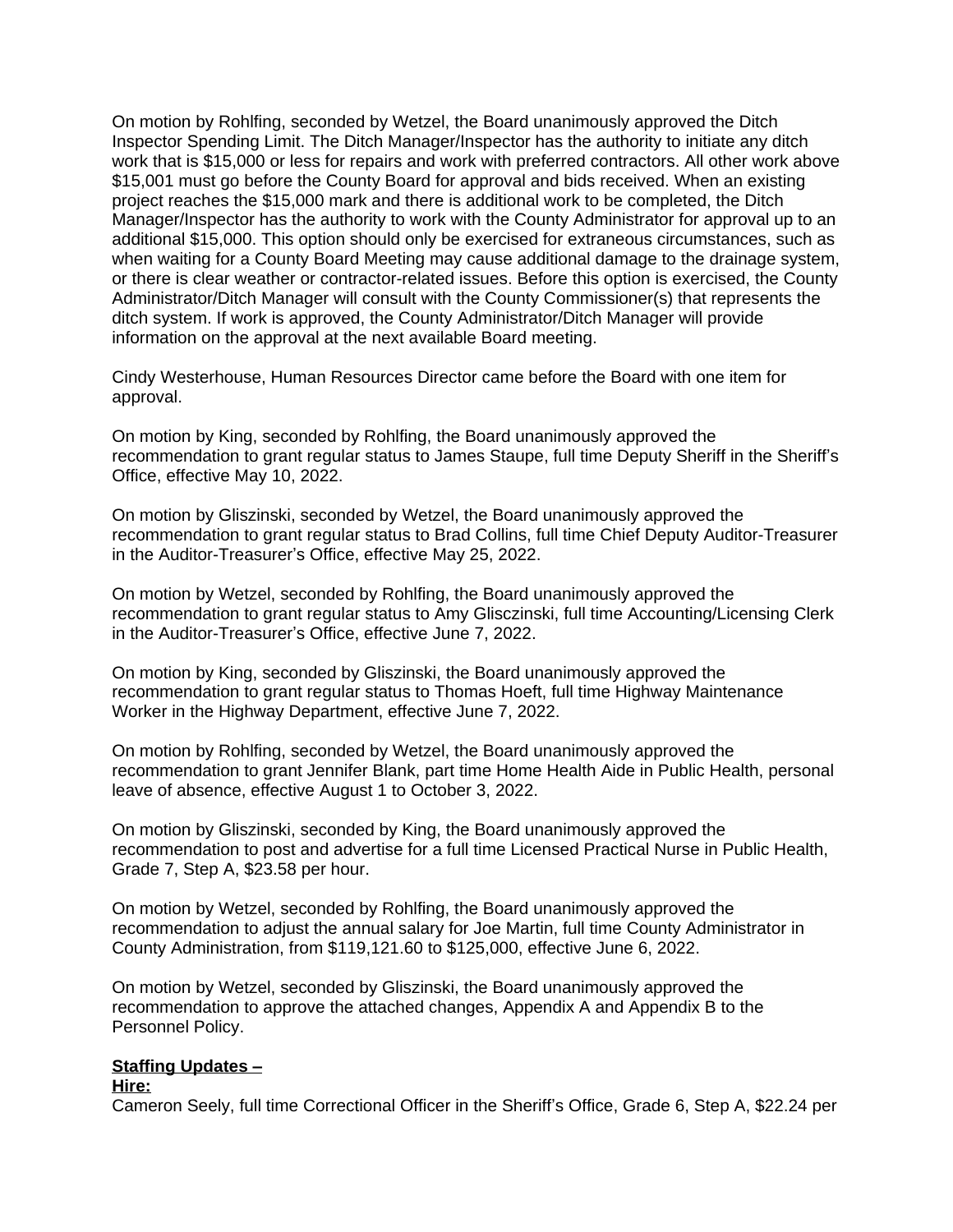hour, effective June 13, 2022.

Tanner Tellijohn, full time Correctional Officer in the Sheriff's Office, Grade 6, Step A, \$22.24 per hour, effective June 15, 2022.

# **Promotion:**

Brad Wagner, full time Acctg./Licensing Clerk in Auditor-Treasurer's Office, Grade 7, Step B, \$24.44 per hour to full time Appraiser in the Assessor's Office, Grade 10, Step A, \$28.09 per hour, effective June 20, 2022.

Madison Young, Project Manager at Adolfson & Peterson Construction appeared before the Board with a project update.

On motion by Rohlfing, seconded by Gliszinski, the Board denied the Change Order Alternate #1 – Snowmelt System at a cost of \$64,266 to Adolfson & Peterson Construction.

The Board tabled the Courtrooms Demo Total Change Order Request for \$75,076 to Adolfson & Peterson Construction.

On motion by King, seconded by Wetzel, the Board unanimously approved to install the old sign at the Government Center and to install the modern style signs at all buildings.

Joe Martin, County Administrator came before the Board with one item for approval.

On motion by King, seconded by Wetzel, the Board set consideration for the Public Hearing for the Le Sueur County DRAFT Ordinance – Use of All Terrain Vehicles on County Roads and to repeal the old ordinance.

On motion by Gliszinski, seconded by Rohlfing, the Board approved the following County claims:

| <b>Warrant#</b> | <b>Vendor Name</b>                    | Amount           |
|-----------------|---------------------------------------|------------------|
| 69292           | Advanced Correctional Healthcare Inc. | \$<br>3,180.30   |
| 69293           | Ag Partners Coop                      | \$<br>14,101.18  |
| 69295           | Always There Heating & Air Inc.       | \$<br>3,900.00   |
| 69300           | Bolton & Menk Inc.                    | 78,252.50<br>\$. |
| 69301           | <b>Brock White Co. LLC</b>            | 50,337.50<br>\$  |
| 69307           | Christian, Keogh, Moran & King        | 2,970.09<br>\$   |
| 69317           | <b>Barbara Droher Kline</b>           | \$<br>5,486.86   |
| 69334           | 1 & S Group Inc.                      | \$<br>25,259.67  |
| 69341           | Johnson Aggregates                    | 27,598.68<br>\$. |
| 69348           | Kris Engineering Inc.                 | 50,875.15<br>\$  |
| 69360           | <b>MN Counties Computers Coop</b>     | 17,195.10<br>\$  |
| 69364           | Motorola Inc.                         | \$<br>2,115.00   |
| 69377           | <b>Ramsey County</b>                  | \$<br>2,855.00   |
| 69378           | Ratwik, Roszak, Maloney P.A.          | \$<br>2,109.00   |
| 69392           | Suel Printing Co.                     | \$<br>2,802.00   |
| 69393           | Summit                                | \$<br>11,920.18  |
| 69398           | <b>Traxler Construction Inc.</b>      | \$<br>7,073.14   |
| 69400           | <b>Trident Water Systems LLC</b>      | \$<br>4,500.00   |
| 69409           | Ziegler Inc.                          | \$<br>5,726.56   |
|                 |                                       |                  |